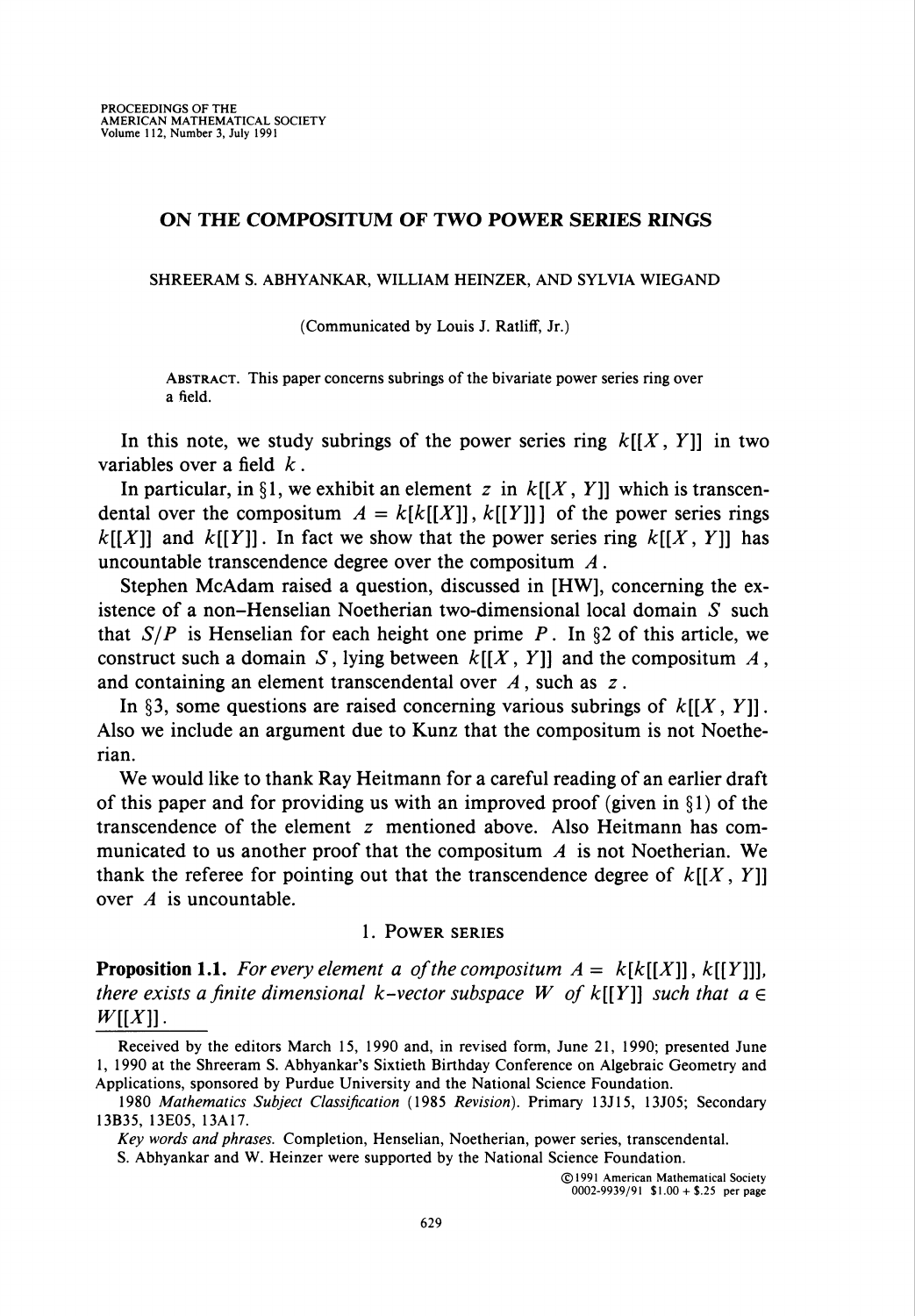*Proof.* We see that  $\alpha$  can be expressed as a finite linear combination

$$
a=p_1(X)q_1(Y)+\cdots+p_d(X)q_d(Y),
$$

where each  $p_e(X) \in k[[X]]$  and each  $q_e(Y) \in k[[Y]]$ . Because  $a \in k[[Y]][[X]]$ , we get

 $a = r_0(Y) + r_1(Y)X + \cdots + r_i(Y)X^j + \cdots$ , with  $r_i(Y) \in k[[Y]]$ ,

and now upon letting

$$
p_e(X) = p_{e0} + p_{e1}X + \dots + p_{ej}X^j + \dots
$$
, with  $p_{ej} \in k$ 

we obtain

$$
r_j(Y) = p_{1j}q_1(Y) + \dots + p_{dj}q_d(Y) \quad \text{with } p_{ej} \in k \text{ for all } j
$$

and hence

$$
r_i(Y) \in W
$$
 for all j

where  $W =$  the finite dimensional k-vector space generated by  $q_1(Y), \ldots$ ,  $q_d(Y)$ . Thus  $a \in W[[X]]$ .

For convenience, we assign letters to some power series rings.

Notation 1.2. List of power series rings and localizations:

$$
R = k[[X, Y]].
$$
  
\n
$$
A = k[k[[X]], k[[Y]]] = k[[X]][k[[Y]]] = k[[Y]][k[[X]]].
$$
  
\n
$$
D = k[[Y]][X].
$$
  
\n
$$
E = \bigcup_{W \in \mathscr{W}} k[W][[X]], \text{ where } \mathscr{W} \text{ is the set of all finite dimensional}
$$

k-vector spaces contained in  $k[[Y]]$ .

$$
E_0=\bigcup_{W\in\mathscr{W}}W[[X]]
$$

= {power series in X, with coefficients in some  $W \in \mathcal{W}$  }.

Let M denote the maximal ideal of R and let  $A' = A_{A \cap M}$ .

Corollary 1.3. (i)  $D \subset A \subset E_0 \subset E \subset R$ .

(ii) None of these elements are in  $A$ :

$$
u1 = \Sigma Xi Yi,\nu2 = \Sigma Xi (Yi + Yi+1 + \cdots),\nu3 = \Sigma Xi Yi!,\nu4 = (1 - XY)1/2.
$$

(All powers of Y occur as coefficients of the powers of X in  $u_1$ ). Note that  $u_1$ and  $u_3$  are in  $E \setminus E_0$ , while  $u_2$  is outside E.

*Remarks* 1.4. 1. Actually  $u_1 = 1/(1 - XY)$  and  $u_2 = u_1/(1 - Y)$ . Hence  $u_1$ and  $u_2 \in A'$ . Question: are  $u_3$  and  $u_4 \in A'$ ? Is  $u_3$  transcendental over A?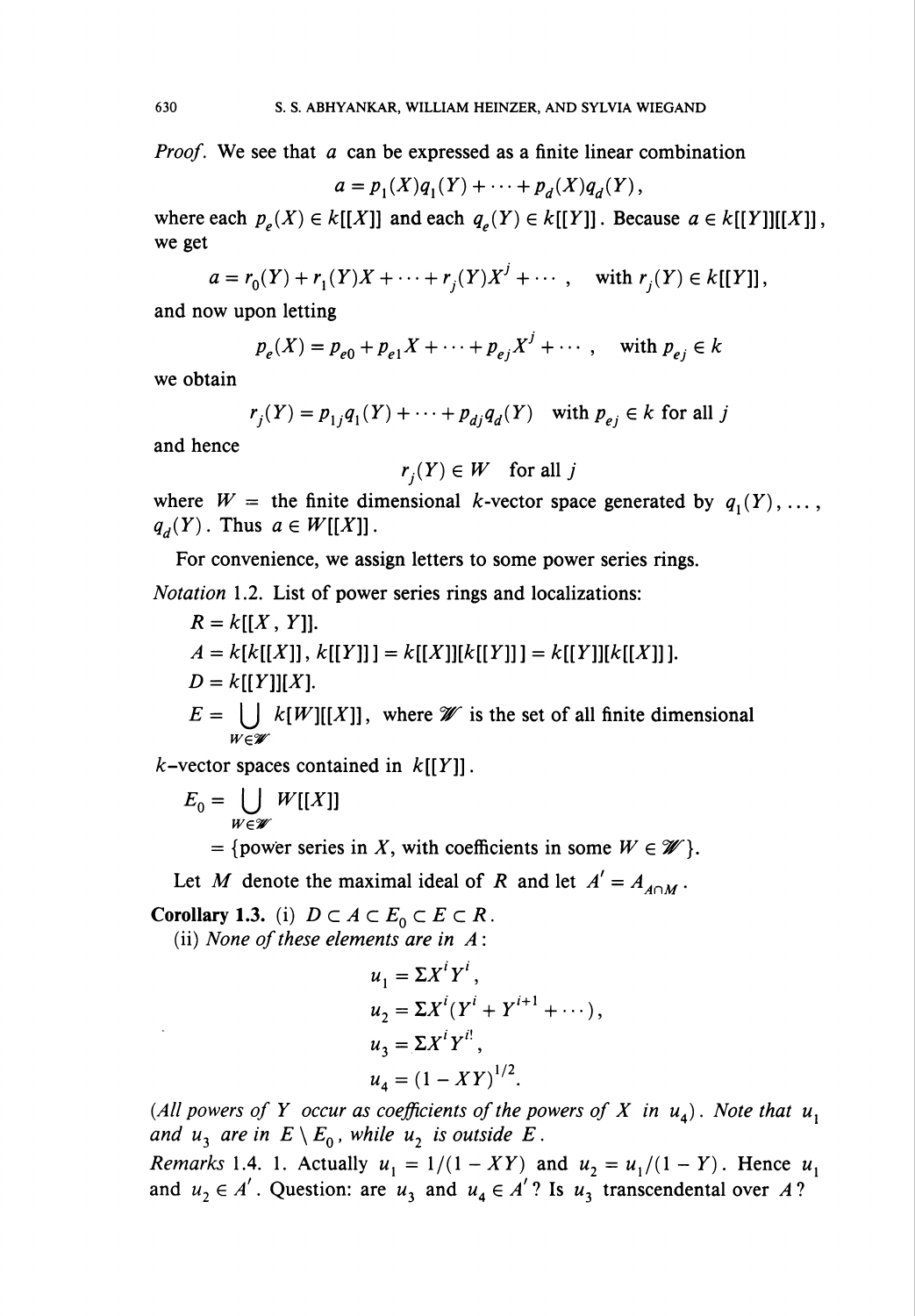2. It is possible to choose an uncountable set  $\{f_{\alpha}(Y)\}_{{\alpha}\in\Omega}$  of algebraically independent power series in Y over  $k$ . (This can be proved by a cardinality argument: it is true for the prime field  $K$  of  $k$ , since  $K$  is countable, but  $K[[Y]]$  is uncountable and so has uncountable transcendence degree over K. It follows that the same holds for  $k[[Y]]$ .)

3. In [A1], it is shown that if  ${f_r(Y)}_{r \in \Gamma}$  is a countably infinite set of algebraically independent power series in Y over k, then  ${f_r(Y)X}_{r\in\Gamma}$  is a countably infinite set of analytically independent power series over  $k$ .

**Definition 1.5.** Let  $\Gamma$  be a countably infinite subset of  $\Omega$  from Remark 1.4 (2), then  ${f_{\nu}(Y)}_{\nu \in \Gamma}$  is a countably infinite set of algebraically independent power series over  $k$ . Set

$$
z=\sum_{\gamma\in\Gamma}f_{\gamma}(Y)X^{\gamma}\in R.
$$

**Proposition 1.6.** The element z from Definition 1.5 is transcendental over  $F$ , the quotient field of  $A$ .

*Proof.* We will omit the proof, since it is clearly contained in the proof of 1.8 below.

By revising the procedure used for construction of  $z$ , we can construct uncountably many transcendental elements  $z<sub>g</sub>$  as follows:

**Definition 1.7.** First, let  $\{I_{\beta} : \beta \in \Theta\}$  be an uncountable disjoint collection of countably infinite subsets of  $\Omega$ . Say

$$
I_{\beta} = \{ \beta(0), \beta(1), \ldots, \beta(n), \ldots \}.
$$

Let  ${f_a(Y)}_{\alpha \in \Omega}$ , be an uncountable set of power series in  $k[[Y]]$  which are algebraically independent over  $k$ . Now set

$$
z_{\beta} = \sum_{n=0}^{\infty} f_{\beta(n)}(Y) X^n, \text{ for each } \beta.
$$

**Proposition 1.8.** The elements  $z_{\beta}$  are algebraically independent over the quotient field of E, and hence the power series ring  $K[[X, Y]]$  has uncountable transcendence degree over  $F$ , the quotient field of  $A$ .

Proof. It will suffice to prove the following:

**Claim.** For each  $\lambda \in \Theta$ ,  $z_{\lambda}$  is transcendental over the quotient field of  $E[{z_{\beta}}_{\beta \neq \lambda}]$ . *Proof of Claim.* Suppose not. Write  $z = z<sub>\lambda</sub>$ . Then there exists a finite subset  ${z_1, \ldots, z_m}$  of  ${z_\beta}_{\beta \neq \lambda}$  and a nontrivial expression

(\*) 
$$
a_n z^n + \cdots + a_0 = 0,
$$

where  $a_j \in E[{z_1, \ldots, z_m}]$  for  $0 \le j \le n$ . By Proposition 1.1, there exists a finite-dimensional *k*-vector subspace W of  $k[[Y]]$  so that  $a_j \in k[W]$  $[{z_1, \ldots, z_m}][[X]]$ , for  $0 \le j \le n$ . Relabel  $z_i = \sum_{i=0}^{\infty} f_{ii}(Y)X^i$ , for  $1 \le j \le n$ .  $l \leq m$ , and  $z = \sum_{i=0}^{\infty} f_i(Y)X^i$ . Then  $a_j \in k[W][\bigcup_{l=1}^m \{f_{li}(Y)\}_{i=0}^{\infty}][[X]]$ , for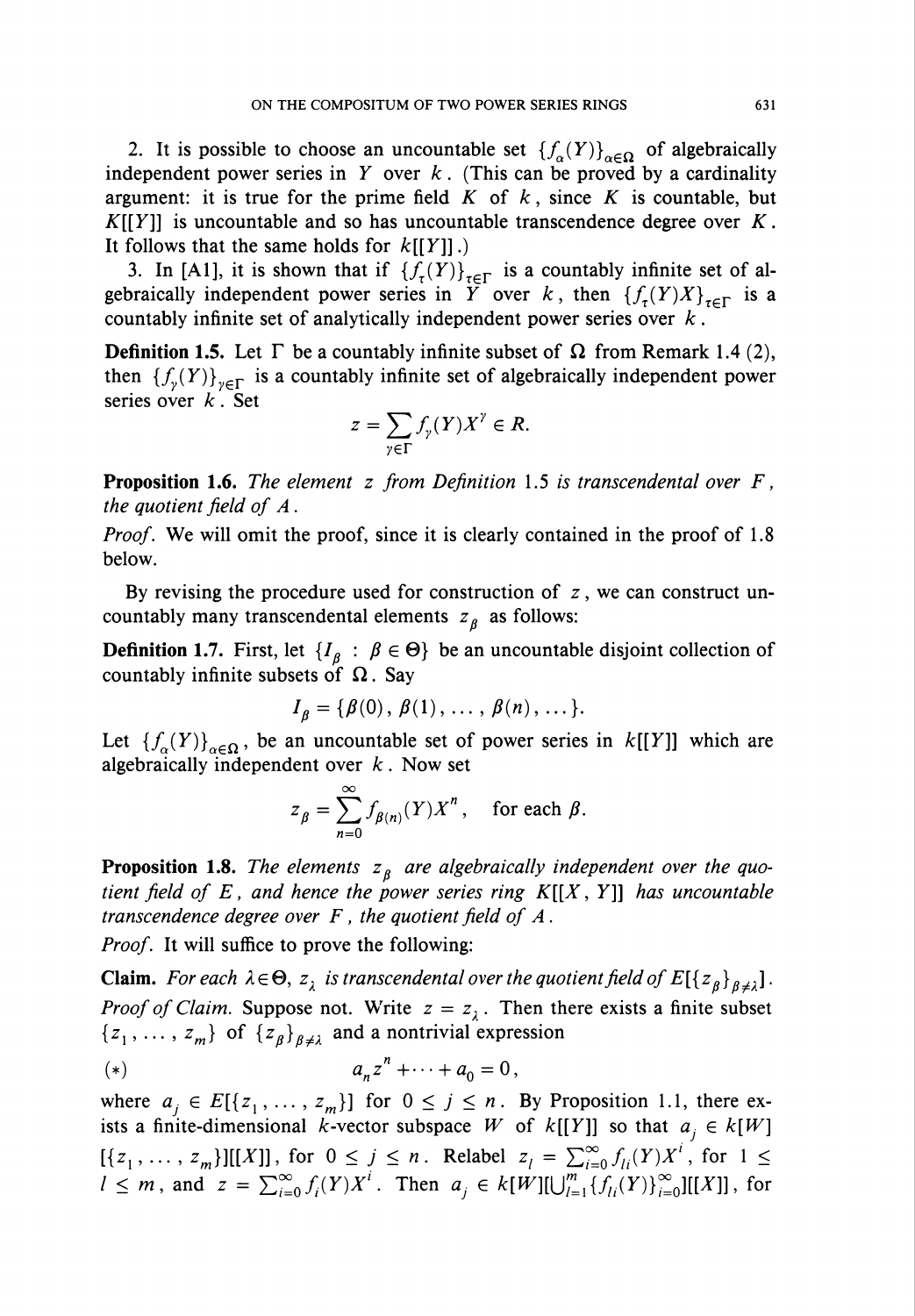$0 \leq j \leq n$ . Recall that the set  ${f_i(Y)}_{i=0}^{\infty} \cup \bigcup_{l=1}^{m} {f_{i}(Y)}_{i=0}^{\infty}$  is algebraically independent over  $k$ . Consequently, if  $L$  denotes the algebraic closure of the quotient field of  $k[W][\bigcup_{l=1}^m \{f_{li}(Y)\}_{i=0}^\infty]$  (in a fixed algebraic closure of  $k[[Y, X]]$ ), then at most finitely many of the  $f_i(Y)$  are in L.

Choose i minimal so that  $f_i \notin L$ . Then we revise z to be  $(z-\sum_{t=0}^{i-1} f_t(Y)X^t)$  $/X<sup>i</sup>$ , and revise the  $a_j$  as necessary, including if some s is such that  $X<sup>s</sup>$  divides  $a_i$  for all  $0 \le j \le n$ , then we replace  $a_i$  by  $a_i/X^s$ . As a result, we may suppose in (\*) that  $a_i \in L[[X]]$  for all j,  $z(Y, 0) = f_0(Y) \notin L$ , and  $a_j(Y, 0) \neq 0$ , for some j. However, setting  $X = 0$  in (\*):

$$
a_n(Y, 0)f_0^n + \cdots + a_j(Y, 0)f_0^j + \cdots + a_0(Y, 0) = 0,
$$

leads to a nontrivial algebraic expression for  $f_0(Y)$  over L, which is impossible since L was algebraically closed.

Remarks 1.9. 1. Abhyankar and Moh have shown there exists an element of  $k[[X, Y]]$  which is analytically independent over  $k[[X, XY]]$  [AM, Theorem 3]. Also Sheldon showed  $k[[X, Y]]$  has infinite transcendence degree over the quotient field of  $k[[X, XY]]$  [Sh].

2. In his thesis [H], Huang did some interesting work on the algebraic closure of the quotient field  $N((Y))$  of a power series ring  $N[[Y]]$ , where N is an algebraically closed field. Newton's theorem  $[A2]$  or  $[C]$  states that, in case N is an algebraically closed field of characteristic zero, the algebraic closure of  $N((Y))$  is  $N(Y)_b =$  {"power series"  $\zeta$  in Y over N so that the exponents in  $\zeta$  are a well-ordered subset of the rationals and the set of denominators occurring in the exponents of  $\zeta$  is bounded} =  $\bigcup \{N((Y^{1/n})) : n \text{ a positive}\}$ integer}.

However for characteristic  $p \neq 0$ , Chevalley shows  $N(Y)$  is smaller that the algebraic closure by exhibiting a specific irreducible polynomial over  $N(Y)_b$ of degree  $p$  [C, p. 64]. In [A1], a factorization of this polynomial is given, with the factors being generalized power series where the exponents have unbounded denominator. Using this type of factorization, M. F. Huang (in [H]), shows that, if N is an algebraically closed field of characteristic  $p > 0$ , then  $N\langle Y \rangle_{b, p}$  contains an algebraic closure of  $N((Y))$ . Here,  $N(Y)_{b,p} = \{$ "power series"  $\zeta$  in Y over N so that the exponents in  $\zeta$  are a well-ordered subset of the rationals and the set of denominators occurring in the exponents of  $\zeta$  is bounded except that these denominators may include arbitrarily large powers of  $p$ . (Huang also gives criteria for certain generalized power series to be algebraic over the field of meromorphic functions  $N((Y))$ . For example, if  $a_i$  are integers between 0 and  $p-1$  and  $\overline{a}_i$  denotes the image of  $a_i$  in the field N, then Huang shows that  $\alpha = \sum_{i=1}^{\infty} \overline{a}_i Y^{-1/p^i}$  is algebraic over  $N((Y))$  if and only if  $\beta = \sum_{i=1}^{\infty} a_i/p^i$  is a rational number.)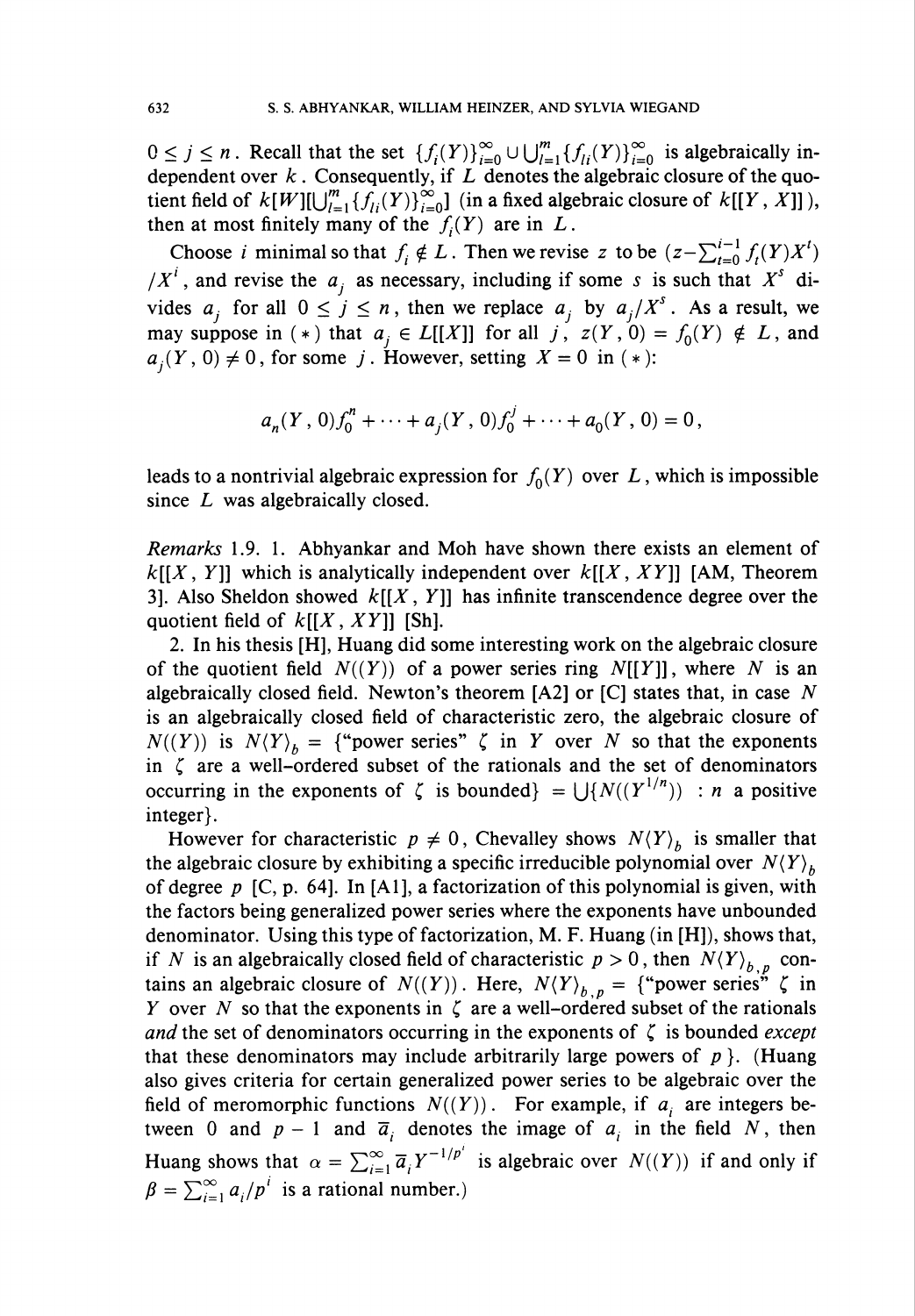# 2. A non-Henselian example

**Proposition 2.1.** Let  $(\mathcal{R},\mathcal{M})$  be an analytically normal, local, unique factorization domain with completion  $(\widehat{\mathcal{R}}, \widehat{\mathcal{M}})$ . Assume that for each nonzero prime © of  $\widehat{\mathcal{R}}$ ,  $\mathcal{Q} \cap \mathcal{R} \neq (0)$ , and that for all but at most a finite number of the height one primes  $\mathscr P$  of  $\mathscr R$ ,  $\mathscr R/\mathscr P$  is complete. Let  $\mathscr K$  be the field of fractions of  $\mathscr R$ . and  $\widehat{\mathscr{K}}$  the field of fractions of  $\widehat{\mathscr{R}}$ . If  $\mathscr{L}$  is any field between  $\mathscr{K}$  and  $\widehat{\mathscr{K}}$ , then  $\mathscr{S} = \mathscr{L} \cap \widehat{\mathscr{R}}$  is a normal local domain with maximal ideal  $\widehat{\mathscr{M}} \cap \mathscr{S}$ . Moreover,  $\dim \mathscr{R} = \dim \mathscr{S}$ .

*Proof.* It is always true that  $\mathcal S$  is a Krull domain ( $\mathcal S$  is an intersection of the discrete valuation rings formed when the essential valuations of the Krull domain  $\widehat{\mathscr{R}}$  are restricted to  $\mathscr{L}$  and so  $\mathscr{S}$  is normal [N, 33.4]. Also each height one prime in  $\mathscr S$  is the contraction of a height one prime in  $\widehat{\mathscr R}$ . In view of the theorem of Mori-Nishimura [M, Theorem 104], to show that  $\mathscr S$  is Noetherian, it suffices to show that each prime ideal  $\mathscr Q$  in  $\mathscr S$  of height greater than 1 is finitely generated. If  $\mathscr P$  is a height one prime in  $\mathscr R$  such that  $\mathscr R/\mathscr P$ is complete, then

$$
\mathscr{R}/\mathscr{P}=\widehat{\mathscr{R}}/\mathscr{P}\widehat{\mathscr{R}}\,,
$$

so  $\mathscr{P}\widehat{\mathscr{R}}$  is a height one prime in  $\widehat{\mathscr{R}}$ . Our hypothesis implies that all but a finite number of the height one primes of  $\widehat{\mathscr{R}}$  are of the form  $\mathscr{P}\widehat{\mathscr{R}}$  for  $\mathscr{P}$  a height one prime of  $\mathscr R$ . Since  $\mathscr Q$  is a prime of height greater than 1 in  $\mathscr S = \widehat{\mathscr R} \cap \mathscr L$ and  $\mathscr Q$  is the union of the height one primes of  $\mathscr S$  contained in  $\mathscr Q$ , all of which are contractions of height one primes of  $\widehat{\mathscr{R}}$ , there exists a height one prime  $\mathscr P$  of  $\mathscr R$  such that  $\mathscr R/\mathscr P$  is complete and  $\mathscr P\widehat{\mathscr R}\cap\mathscr S$  is contained in  $\mathscr Q$ . Therefore

$$
\mathscr{R}/\mathscr{P}=\mathscr{S}/(\mathscr{P}\widehat{\mathscr{R}}\cap \mathscr{S})=\widehat{\mathscr{R}}/\widehat{\mathscr{P}}.
$$

Since  $\mathscr R$  is a unique factorization domain,  $\mathscr P$  is principal. Now, since principal ideals in a Krull domain have no imbedded primes,

$$
\mathscr{P} \widehat{\mathscr{R}} \cap \mathscr{S} = \mathscr{P} \mathscr{S}.
$$

Thus  $\mathscr{S}/\mathscr{P}\mathscr{S}$  is Noetherian and so  $\mathscr{Q}/\mathscr{P}\mathscr{S}$  is finitely generated. Hence  $\mathscr{Q}$ is finitely generated, which completes the proof that  $\mathscr S$  is Noetherian. Now clearly  $\mathscr S$  is local, with maximal ideal  $\mathscr M \cap \mathscr S$ . Moreover, the existence of a principal height one prime  $\mathscr P$  of  $\mathscr R$  such that  $\mathscr R/\mathscr P = \mathscr S/\mathscr P\mathscr S$  implies that  $\dim \mathscr{R} = \dim \mathscr{S}$  [M, Proposition 12K, p. 78].

By Proposition 1.6, there exists an element z in  $R = k[[X, Y]]$  which is transcendental over  $F$ , where  $F$  is the field of fractions of  $A$ . Let

$$
S = R \cap F(z).
$$

**Proposition 2.2.** S is not Henselian, but  $S/P$  is Henselian, for each height one prime P of S.

*Proof.* Notice that  $D' = D_{M \cap D}$ , where  $D = k[[Y]][X]$ , satisfies the hypotheses on  $\mathscr R$  in Proposition 2.1, and thus S is a two dimensional normal local do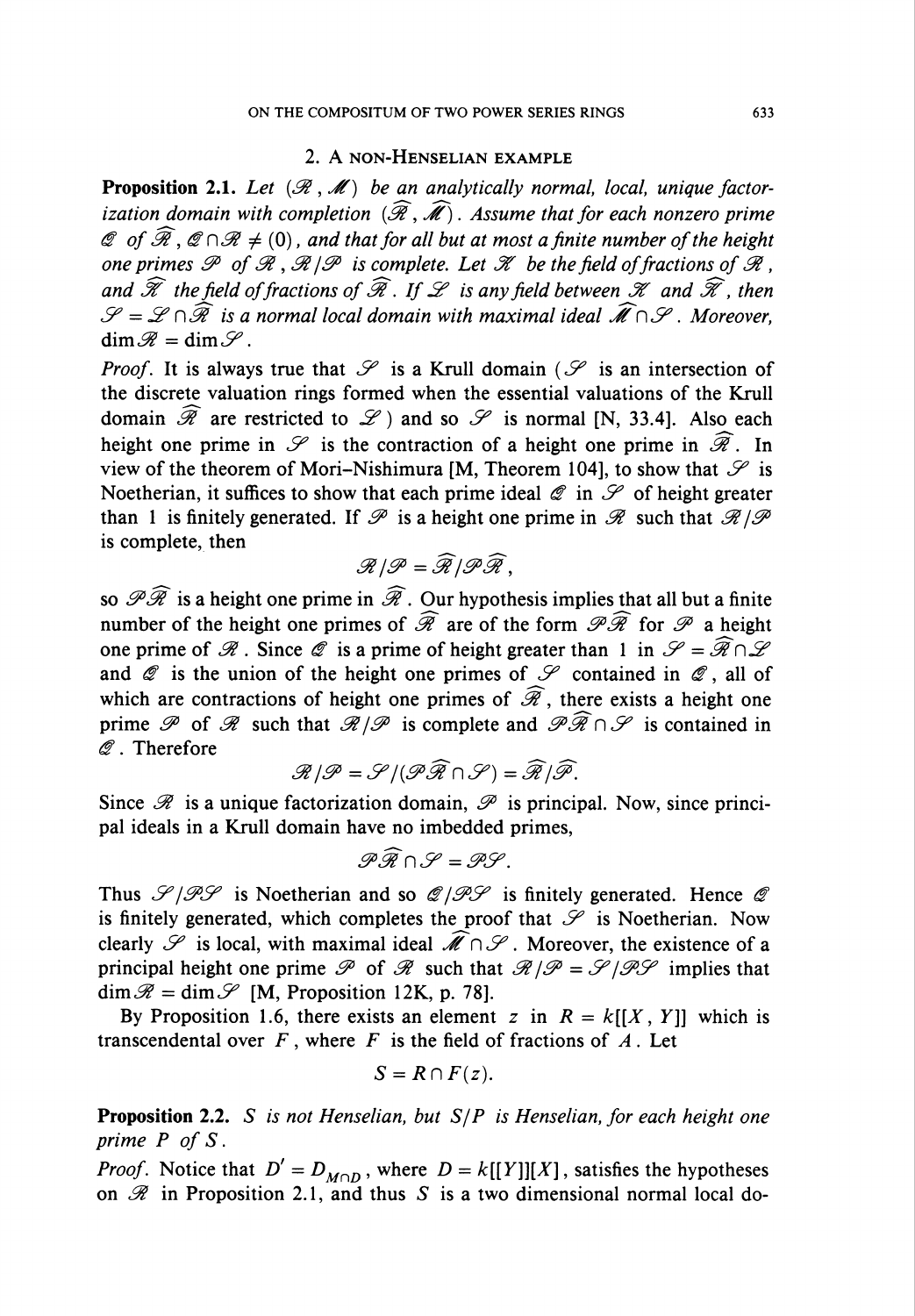main. The fact that  $S$  is not Henselian follows from a result that goes back to F. K. Schmidt [S], [BBKN, Satz 2.3.11, p. 60], which states that any rank-one discrete valuation domain of the field of fractions of a Henselian domain must contain the domain. Therefore the field of fractions of a Henselian domain which is not a field cannot be a function field of positive transcendence degree over some subfield. It follows that S, which has field of fractions  $F(z)$ , is not Henselian. Now also for each height one prime  $P$  of  $S$ ,

$$
S/P \approx R/PR \approx A/(P\cap A),
$$

so  $S/P$  is Henselian, for each height one prime P of S.

#### 3. Some further remarks and questions

It would be interesting to know more about the structure and quotient fields of the power series rings discussed in  $\S$ 1 and 2, so that, for example, we could more easily decide if a given power series belongs to them.

In addition, we are interested in the following power series rings:

 $B = k[k[[X]], k[[Y]], k[[X + Y]]]$ . (Notes:  $\Sigma(X + Y)^{i} \notin A$ , but it is in F. Is the quotient field of B properly larger than  $F$ ?  $\Sigma(X + Y)^{i} \notin A$ ; is it in F?)

 $B_{\Omega} = k[\{k[[X + aY]], a \in \Omega\}]$ , for  $\Omega$  any subset of  $k \cup \{\infty\}$ . Convention: For  $a = \infty$ ,  $X + aY = Y$ . Also  $B_1$  denotes  $k[k[[X + Y]]] = k[[X + Y]]$ , etc. (*Conjecture*: If  $\Omega \neq \Omega'$ , then  $B_{\Omega} \neq B_{\Omega'}$ .)

 $C_{\Omega} = k[{k[[f]] : f \in \Omega}]$ , where  $\Omega$  is a subset of the polynomials in X and Y with zero constant term. Two specific rings here that it would be interesting to consider are  $C_{\Omega}$  and  $C_{\Omega}$ , where  $\Omega_1$  is the set of irreducible polynomials in X and Y with zero constant term, and  $\Omega$ , is the set of all polynomials in X and Y with zero constant term.

Also we wonder which of the rings mentioned in this paper (and/or the appropriate localizations) are Noetherian, Henselian, complete, unique factorization domains, unicomplete, or unihenselian? (We say a ring S is  $uni\text{-}P$  for a property P, if  $S/H$  is P for every height one prime ideal H in S.) What are their prime spectra like?

The following result concerning the Noetherian question was communicated to us by Reinhold Hübl and Ernst Kunz. (Kunz stated that he believes it is well-known. We are grateful to Kunz for sending us the proof so that we could include it here.)

**Proposition 3.1.** Let  $k \subseteq K$  be fields such that K has infinite transcendence degree over  $k$ . Then  $K \otimes_k K$  is not Noetherian.

It follows that  $k[[X]] \otimes_k k[[X]]$ , which localizes to  $k((X)) \otimes_k k((X))$ , is not Noetherian. In other words, the compositum A, which is isomorphic to  $k[[X]] \otimes_k k[[Y]]$ , is not Noetherian.

*Proof* (due to Kunz). Choose a transcendence basis  $\{x_i\}$  of K over k. Then  $K \otimes_k K$  has a free basis over  $k({x<sub>\lambda</sub>}) \otimes_k k({x<sub>\lambda</sub>})$ , and 1 may be taken as part of the free basis. Therefore if  $K \otimes_k K$  were Noetherian, it would follow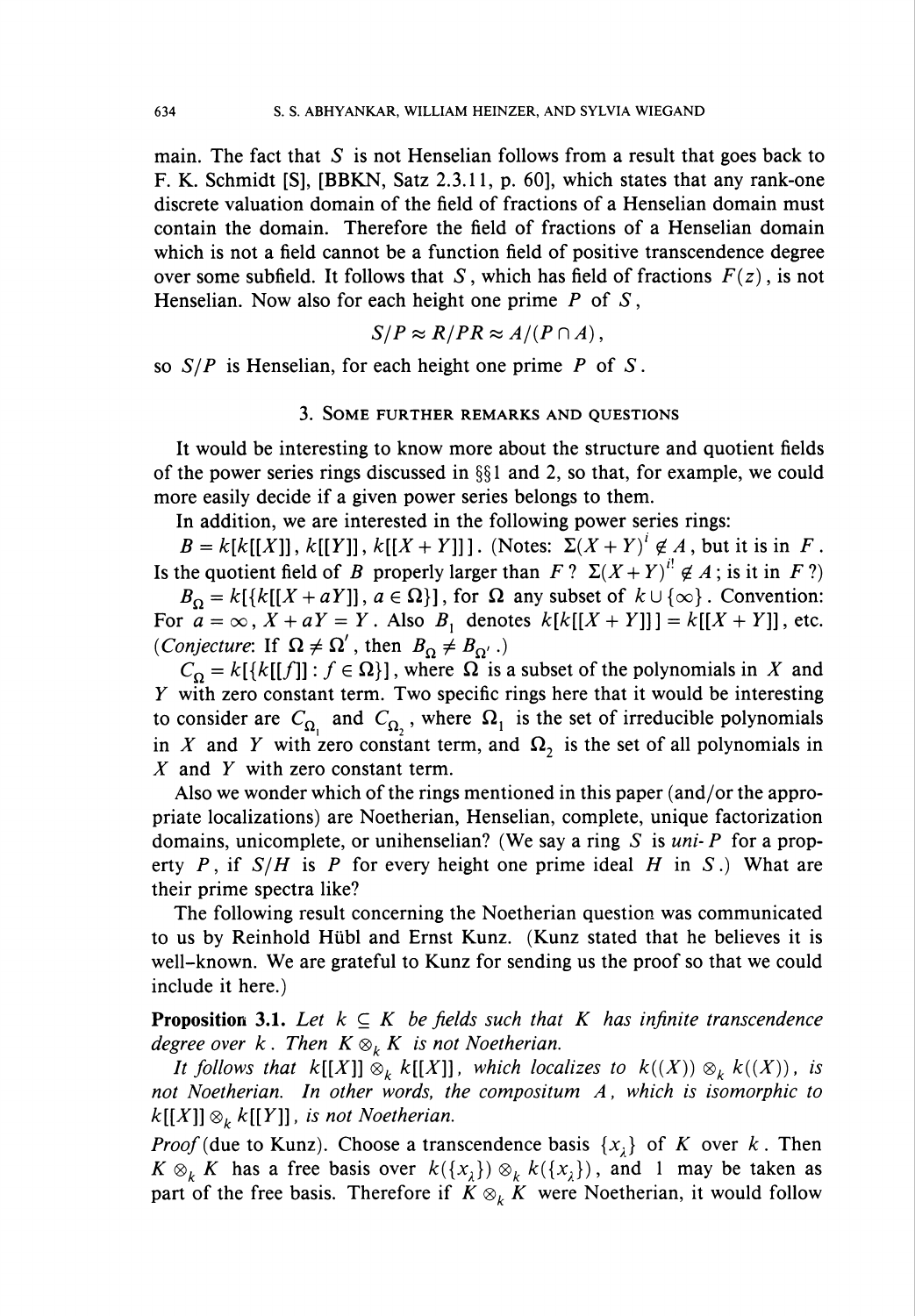that  $k({x<sub>1</sub>}) \otimes_k k({x<sub>1</sub>})$  would also be Noetherian (see, for example, [AH]). Now the module of differentials  $\Omega^1_{k(\lbrace x, \rbrace)/k}$  is infinite dimensional as a  $k(\lbrace x \rbrace)$ vector space [K, 5.4]. This implies  $\Omega_{k[{x},1]/k}^{1}$  cannot be finitely generated as a  $k[{x,}]$ -module, since

$$
\Omega^1_{k(\{x_\lambda\})/k} = k(\{x_\lambda\}) \otimes_{k(\{x_\lambda\})} \Omega^1_{k(\{x_\lambda\})/k}
$$

[K, 4.22]. But  $\Omega_{k[\{x, \}\] / k}^1 \cong I/I^2$  where *I* is the kernel of the map

$$
k[{x2}] \otimes_k k[{x2}] \to k[{x2}] \qquad \text{(via } a \otimes b \mapsto ab \text{)}
$$

by [K, 1.21]. Then *I* cannot be finitely generated as an ideal of  $k[{x,}] \otimes_k$  $k[{x<sub>1</sub>}]$ . Therefore  $k[{x<sub>1</sub>}] \otimes_k k[{x<sub>1</sub>}]$  is not Noetherian and neither is  $K \otimes_k K$ .

Remark, (i) As a consequence of 3.1, Hübl also observed that the localization  $\Lambda'$  of  $A = k[k[[X]], k[[Y]]]$  is not Noetherian. Since by Proposition 2.1,  $R \cap F$  is Noetherian, it follows that A' is properly contained in  $R \cap F$ .

(ii) In an earlier version of the paper, we asked about the existence of some concrete power series which are transcendental over the ring  $A$ . Hübl gave us the following example: Choose a countably infinite set  $\{\lambda_i | 0 \le i < \infty\}$  of complex numbers which are linearly independent over the rational numbers, then the power series  $\{e^{\lambda_i Y} | i \in I\}$  are algebraically independent over the complex numbers. (For example take  $\lambda_i = \frac{(i+\sqrt{2})}{2}$ .) Now, as in Definition 1.5, set  $z = \sum_{i=0}^{\infty} e^{\lambda_i Y} X^i$ . By Proposition 1.9, z is transcendental over A.

Added in proof. Rayner has also described an algebraically closed field containing a power series ring  $N[[Y]]$ , where N is an algebraically closed field of characteristic  $p \neq 0$  [R].

### **REFERENCES**

- [A1] S. Abhyankar, Two notes on formal power series, Proc. Amer. Math. Soc. 7 (1956), 903-905.
- [A2] \_\_\_\_\_, *Algebraic geometry for scientists and engineers*, Surveys and Monographs of the Amer. Math. Soc, no. 35, Amer. Math. Soc, Providence, RI, 1990.
- [AH] S. Abhyankar and W. Heinzer, Integral closure and ramification of prime ideals in infinite algebraic field extensions, J. Algebra (to appear).
- [AM] S. Abhyankar and T. Moh, On analytic independence, Trans. Amer. Math. Soc. 219 (1976), 77-87.
- [BKKN] R. Berger, R. Kiehl, E. Kunz, and J.-J. Nastold, Differentialrechnung In Der Analytischen Geometrie, Lecture Notes in Math., vol. 38, Springer-Verlag, New York, 1967.
- [C] C. Chevalley, Introduction to the theory of algebraic functions of one variable, Surveys and Monographs of the Amer. Math. Soc, no. 6, Amer. Math. Soc, Providence, RI, 1951.
- [HW] W. Heinzer and S. Wiegand, Prime ideals in two-dimensional polynomial rings, Proc. Amer. Math. Soc. 107 (1989), 577-586.
- [H] M. F. Huang, On the algebraic closure of the field of meromorphic functions over an algebraically closed field of characteristic, Ph.D. Thesis, Purdue University, 1968.
- [K] E. Kunz, Kähler differentials, Advanced Lectures in Mathematics, Friedr. Viewig & Sohn, Braunschweig, 1986.